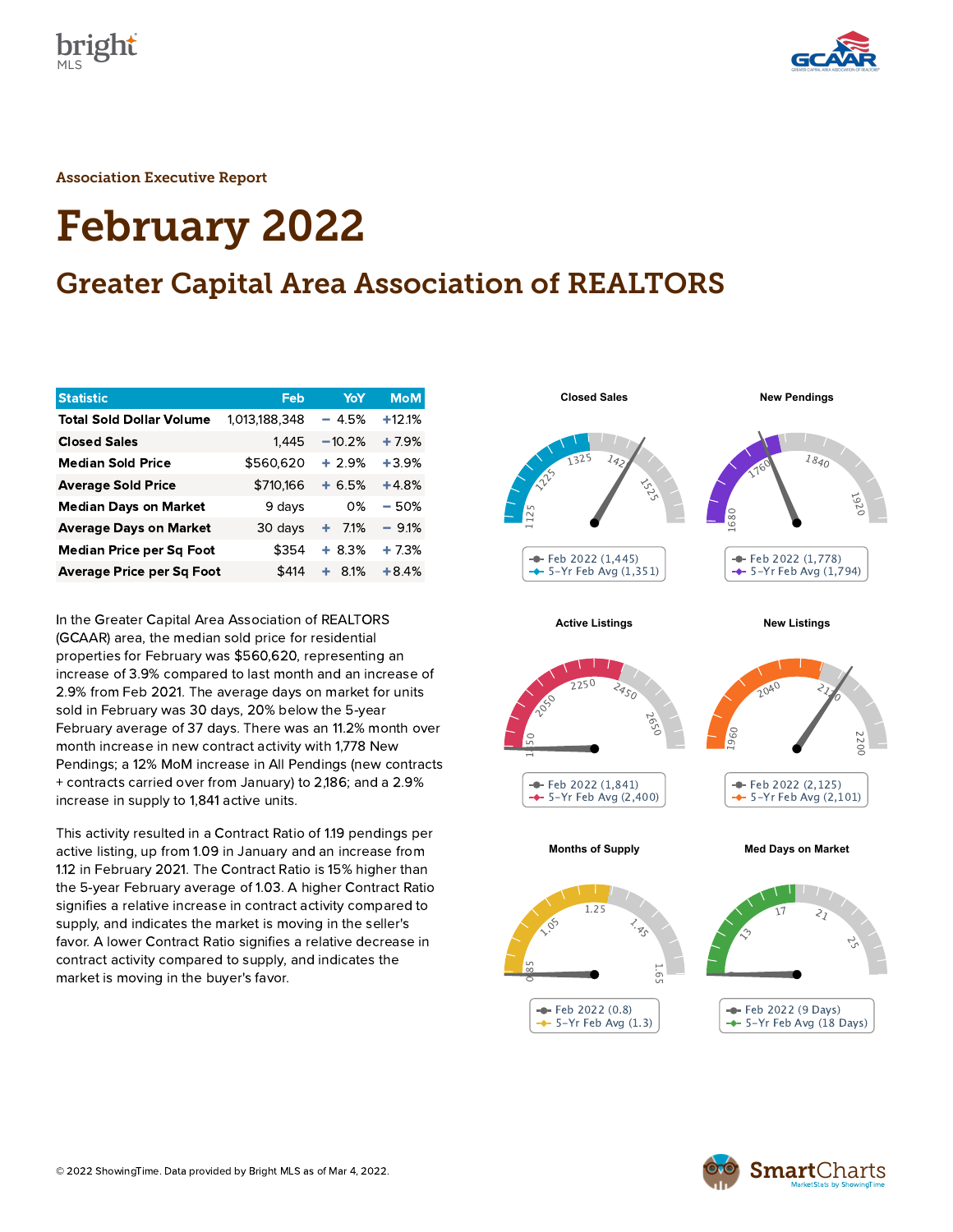



# Closed Sales











## Closed Sales vs. New Pendings



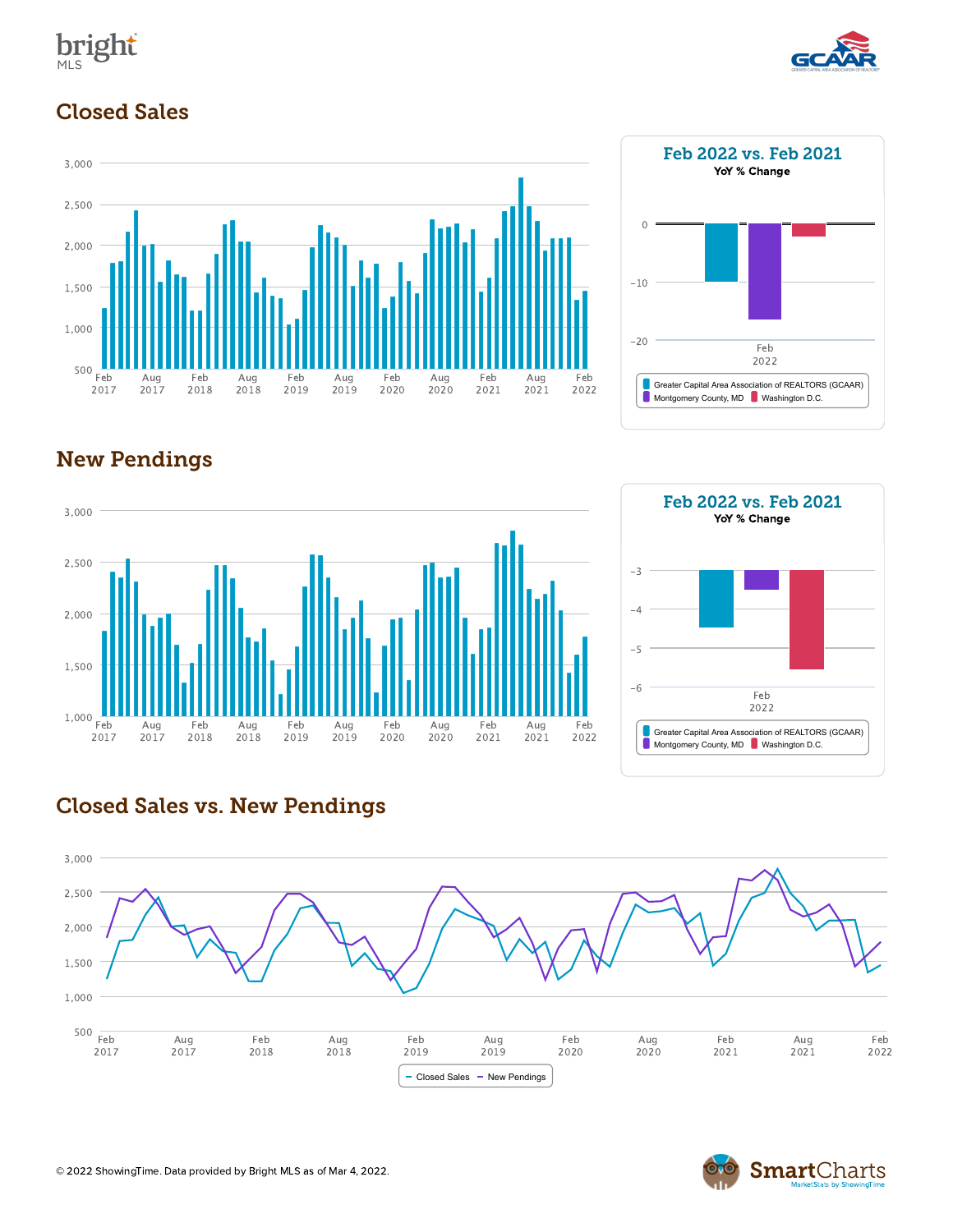



## Median Sale Price





# Average Sale Price





#### Median vs. Average Sale Price